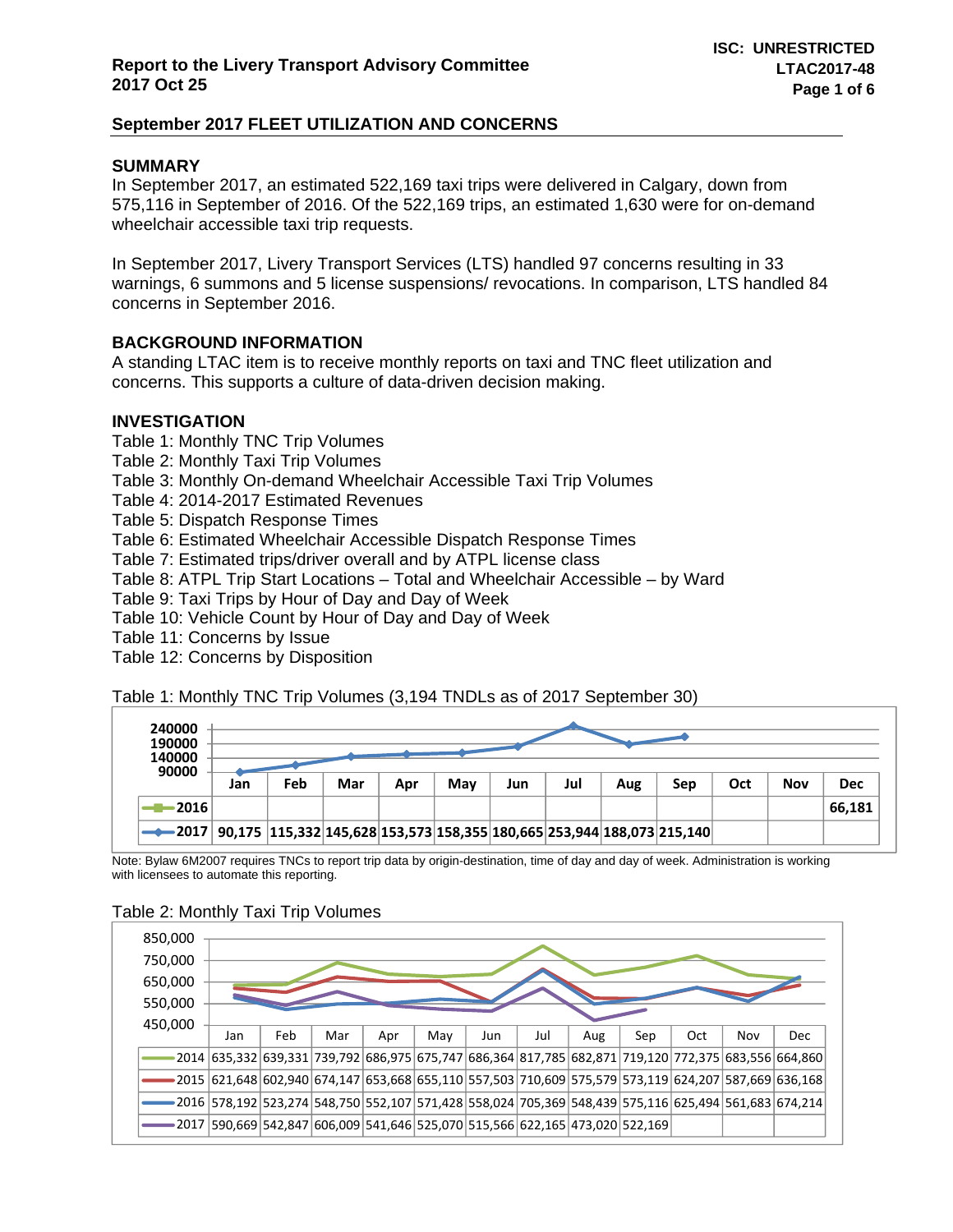| 1,800<br>1,600<br>1,400<br>1,200<br>1,000 |       |       |       |       |       |       |       |       |       |     |     |     |
|-------------------------------------------|-------|-------|-------|-------|-------|-------|-------|-------|-------|-----|-----|-----|
|                                           | Jan   | Feb   | Mar   | Apr   | May   | Jun   | Jul   | Aug   | Sep   | Oct | Nov | Dec |
| 2017                                      | 1,412 | 1,259 | 1,484 | 1,412 | 1,732 | 1,726 | 1,651 | 1,471 | 1,630 |     |     |     |

Table 3: Monthly On-demand Wheelchair Accessible Taxi Trip Volumes

#### Table 4:

| <b>Estimated Taxi Revenues (Distance-only)*</b> |                                                                                                              |              |              |             |  |  |  |  |  |  |  |
|-------------------------------------------------|--------------------------------------------------------------------------------------------------------------|--------------|--------------|-------------|--|--|--|--|--|--|--|
|                                                 | <b>September</b><br><b>September</b><br><b>September</b><br><b>September</b><br>2016<br>2017<br>2014<br>2015 |              |              |             |  |  |  |  |  |  |  |
| Supply (in total hours worked)                  | 752,629                                                                                                      | 638,040      | 624,749      | 589,077     |  |  |  |  |  |  |  |
| Demand (in trips)                               | 719,120                                                                                                      | 573,119      | 575,116      | 522,169     |  |  |  |  |  |  |  |
| Avg distance (kms)                              | 6.8                                                                                                          | 8.8          | 8.2          | 8.0         |  |  |  |  |  |  |  |
| Total estimated distance-only revenue           | \$9,995,768                                                                                                  | \$10,488,078 | \$10,007,018 | \$8,876,873 |  |  |  |  |  |  |  |
| Avg hourly distance-only revenue                | \$13.28                                                                                                      | \$16.44      | \$16.02      | \$15.07     |  |  |  |  |  |  |  |

*\*Revenues are before operating expenses and are distance-only; wait time @ \$0.56/min for stopped/slow traffic and gratuities are not included. 2014 October meter rate increase. Meter rate set as a maximum effective 2016 April 4.* 

#### Table 5: Dispatch Response Times

| <b>Month</b> | <b>DISPATCH TRIPS</b> | <b>Total within</b><br>$15 \text{ min}$ | % within<br>$15 \text{ min}$ | $0-5$<br>min | $5 - 10$<br>min | $10 - 15$<br>min | $15 - 20$<br>min | $>20$<br>min |
|--------------|-----------------------|-----------------------------------------|------------------------------|--------------|-----------------|------------------|------------------|--------------|
| 2016 Sep     | 249,754               | 227,093                                 | 91%                          | 69,617       | 111,996         | 45,480           | 12,942           | 9,719        |
| Oct          | 272,007               | 247,692                                 | 91%                          | 74,350       | 122,694         | 50,648           | 14,018           | 10,297       |
| Nov          | 240,981               | 219,861                                 | 91%                          | 70,081       | 107,481         | 42,299           | 11,563           | 9,557        |
| Dec          | 306,637               | 273,184                                 | 89%                          | 73,552       | 135,248         | 64,384           | 19,853           | 13,600       |
| 2017 Jan     | 273,153               | 242,882                                 | 89%                          | 66,867       | 120,111         | 55,904           | 17,036           | 13,235       |
| Feb          | 231,050               | 204,305                                 | 88%                          | 56,392       | 101,188         | 46,725           | 15,137           | 11,608       |
| Mar          | 259,266               | 235,995                                 | 91%                          | 79,664       | 111,418         | 44,913           | 13,480           | 9,791        |
| Apr          | 214,966               | 199,720                                 | 93%                          | 75,927       | 90,144          | 33,649           | 9,700            | 5,546        |
| May          | 226,666               | 210,389                                 | 93%                          | 80,233       | 94,593          | 35,563           | 10,108           | 6,169        |
| Jun          | 218,655               | 204,054                                 | 93%                          | 78,992       | 91,681          | 33,381           | 8,957            | 5,644        |
| Jul          | 236,213               | 221,061                                 | 94%                          | 85,513       | 99,810          | 35,738           | 9,533            | 5,619        |
| Aug          | 205,199               | 192,783                                 | 94%                          | 77,345       | 86,012          | 29,426           | 7,721            | 4,695        |
| Sep          | 217,631               | 204,060                                 | 94%                          | 81,157       | 90,698          | 32,205           | 8,721            | 4,850        |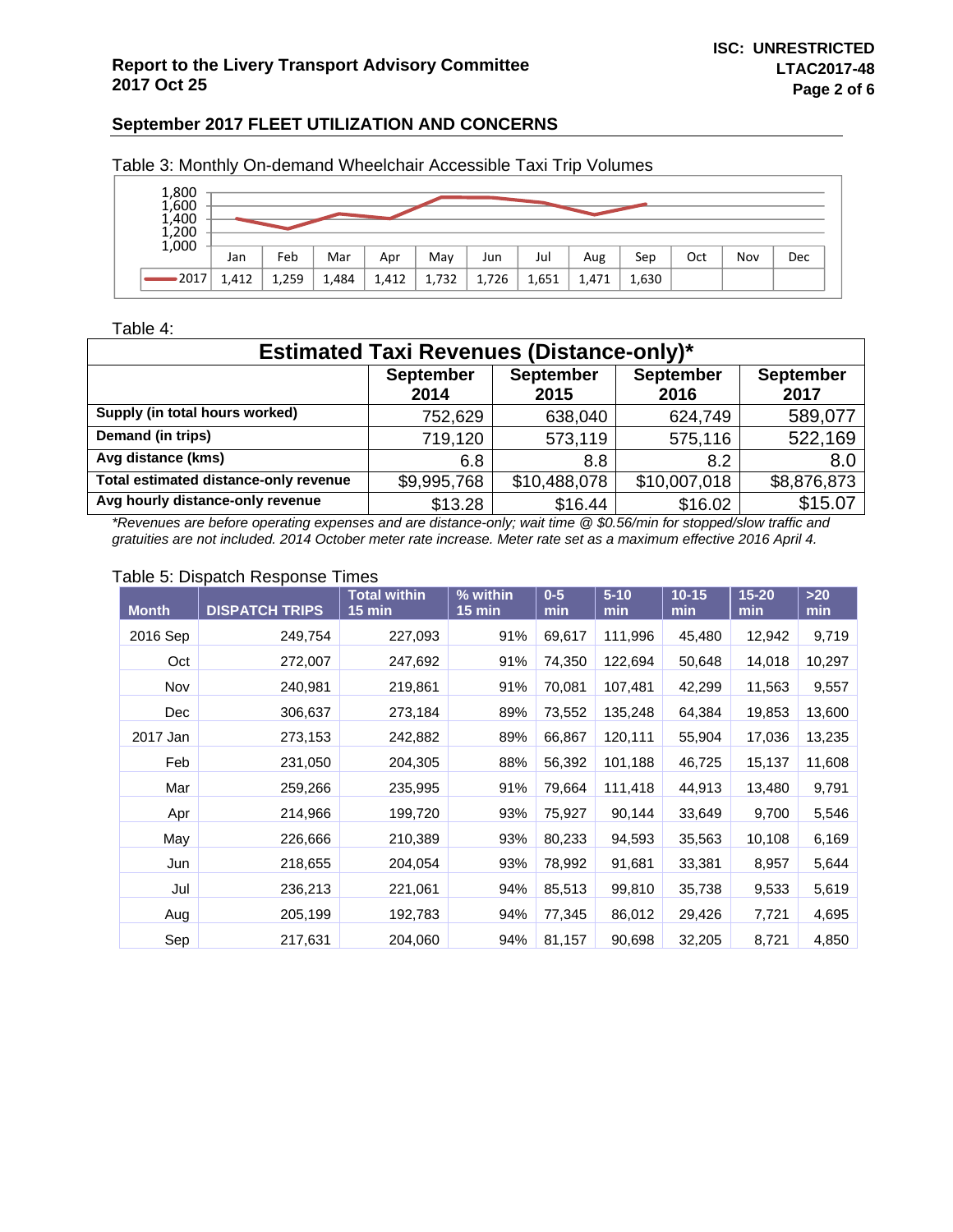|              | rabic 0. Estimated VVIIcelonali Accessibic Dispaten Response Times |                     |             |       |          |           |           |       |
|--------------|--------------------------------------------------------------------|---------------------|-------------|-------|----------|-----------|-----------|-------|
|              |                                                                    | <b>Total within</b> | $%$ within* | $0-5$ | $5 - 10$ | $10 - 15$ | $15 - 20$ | $>20$ |
| <b>Month</b> | <b>DISPATCH TRIPS</b>                                              | 20 min              | 20 min      | min   | min      | min       | min       | min   |
| 2017 Jan     | 1,412                                                              | 1,080               | 76%         | 69    | 267      | 434       | 310       | 332   |
| Feb          | 1,259                                                              | 968                 | 77%         | 47    | 263      | 408       | 250       | 291   |
| Mar          | 1,484                                                              | 1,207               | 81%         | 91    | 360      | 451       | 304       | 277   |
| Apr          | 1,412                                                              | 1,160               | 82%         | 93    | 366      | 462       | 239       | 252   |
| May          | 1,732                                                              | 1,400               | 81%         | 141   | 428      | 513       | 318       | 332   |
| Jun          | 1,726                                                              | 1,368               | 79%         | 133   | 444      | 466       | 326       | 358   |
| Jul          | 1,651                                                              | 1,363               | 83%         | 140   | 441      | 474       | 308       | 288   |
| Aug          | 1,471                                                              | 1,193               | 81%         | 129   | 341      | 429       | 294       | 278   |
| Sep          | 1,630                                                              | 1,359               | 83%         | 146   | 452      | 481       | 281       | 282   |

#### Table 6: Estimated Wheelchair Accessible Dispatch Response Times

*\*% within 20 min is comparable to Table 5 % within 15 min to allow for average 5 minute-loading time.* 

### Table 7: Estimated trips/driver overall and by ATPL license class

|                         |            | <b>ATPL</b> |
|-------------------------|------------|-------------|
| September 2017          | <b>ALL</b> | only        |
| <b>Number of Trips</b>  | 522,169    | 30,347      |
| <b>Active Vehicles</b>  | 1721       | 134         |
| <b>Active Drivers</b>   | 2462       | 165         |
| <b>Trips Per Driver</b> | 212        | 184         |

### Table 8: September ATPL Trip Start Locations – Total and Wheelchair Accessible – by Ward:

| <b>Trip Start Ward</b> |                     | <b>Total Trips</b>  | <b>Accessible</b><br><b>Trips</b> |                     |  |  |  |
|------------------------|---------------------|---------------------|-----------------------------------|---------------------|--|--|--|
|                        | <b>Sept</b><br>2016 | <b>Sept</b><br>2017 | <b>Sept</b><br>2016               | <b>Sept</b><br>2017 |  |  |  |
| 1.                     | 1,507               | 944                 | 132                               | 96                  |  |  |  |
| 2.                     | 796                 | 578                 | 71                                | 38                  |  |  |  |
| 3.                     | 7,533*              | 5,419**             | 47                                | 44                  |  |  |  |
| 4.                     | 1,402               | 874                 | 56                                | 33                  |  |  |  |
| 5.                     | 3,072               | 2,359               | 203                               | 172                 |  |  |  |
| 6.                     | 1,005               | 980                 | 58                                | 48                  |  |  |  |
| 7.                     | 8,512               | 5,345               | 295                               | 320                 |  |  |  |
| 8.                     | 9,351               | 6,342               | 211                               | 215                 |  |  |  |
| 9.                     | 3,470               | 2,332               | 245                               | 222                 |  |  |  |
| 10                     | 2,076               | 1,387               | 139                               | 117                 |  |  |  |
| 11                     | 2,125               | 1,610               | 225                               | 214                 |  |  |  |
| 12                     | 804                 | 870                 | 36                                | 30                  |  |  |  |
| 13                     | 606                 | 308                 | 34                                | 18                  |  |  |  |
| 14                     | 736                 | 429                 | 78                                | 44                  |  |  |  |
| Beyond city limits     | 476                 | 570                 | 25                                | 19                  |  |  |  |
| <b>TOTALS</b>          | 43,471              | 30,347              | 1,855                             | 1,630               |  |  |  |



*\*For 2016, 5,586 of 7,533 Ward 3 trips originated at the main passenger terminal of the Calgary International Airport. \*\*For 2017, 4,025 of 5,419 Ward 3 trips originated at the main passenger terminal of the Calgary International Airport.*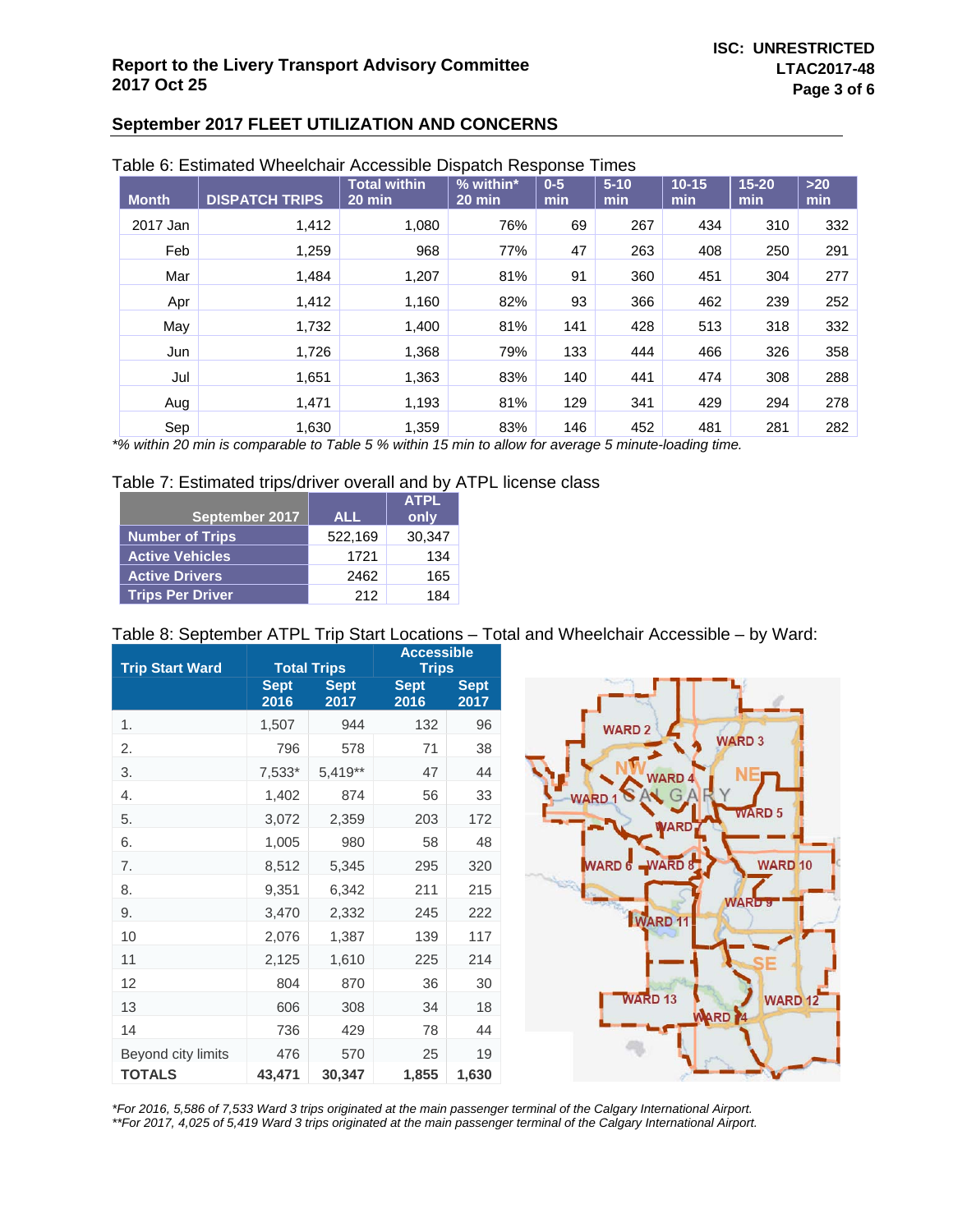Table 9:



# **2017 September Trip Counts by Hour of Day and Day of Week**

Table 10:



|                                   | 00   | 01   | 02   | 03   | 04  | 05  | 06   | 07   | 08   | 09   | 10           | 11   | 12   | 13   | 14          | 15   | 16   |      | 18   | 19          | 20          | 21          | 22        | 23   |
|-----------------------------------|------|------|------|------|-----|-----|------|------|------|------|--------------|------|------|------|-------------|------|------|------|------|-------------|-------------|-------------|-----------|------|
| $M$ on $\parallel$                | 890  | 850  | 811  | 833  | 895 | 963 | 1037 | 1133 | 1203 | 1238 | 1255         | 1269 | 1279 | 1276 | 1298        | 1318 | 1320 | 1276 | 1222 | 1156        | 1074        | 1033        | 979       | 920  |
| ■ Tue                             | 861  | 813  | 777  | 813  | 898 | 986 | 1078 | 1201 | 1290 | 1317 | $\vert$ 1331 | 1343 | 1346 |      | 1370   1383 | 1394 | 1394 | 1358 | 1301 |             | 1222   1125 | 1078 l      | 1024      | 960  |
| $\blacksquare$ Wed $\blacksquare$ | 894  | 838  | 806  | 831  | 896 | 985 | 1086 | 1226 | 1313 | 1341 | 1350         | 1358 | 1362 | 1376 | 1388        | 1412 | 1414 | 1378 | 1330 | 1249        | 1168        | 1105 1053   |           | 988  |
| $\blacksquare$ Thu                | 927  | 865  | 828  | 831  | 888 | 976 | 1080 | 1212 | 1310 | 1333 | 1348         | 1360 | 1378 | 1386 | 1410        | 1429 | 1426 | 1397 | 1359 | 1291        |             | 1198   1142 | 1094      | 1033 |
| – Fri                             | 952  | 901  | 843  | 830  | 860 | 928 | 1012 | 1120 | 1194 | 1239 | 1251         | 1274 | 1293 | 1315 | 1340        | 1362 | 1377 | 1370 | 1351 | 1304   1251 |             | 1252        | 1240      | 1217 |
| l ∎Sat                            | 1195 | 1158 | 1117 | 1045 | 921 | 892 | 882  | 908  | 955  | 994  | 1026         | 1059 | 1076 | 1090 | 1115        | 1157 | 1184 | 1206 | 1218 | 1216        | 1204        |             | 1216 1218 | 1207 |
| l ⊟ Sun                           | 1185 | 1161 | 1131 | 1078 | 933 | 863 | 842  | 863  | 891  | 923  | 963          | 987  | 1015 | 1030 | 1047        | 1063 | 1077 | 1073 | 1074 | 1057        | 1031        | 1013        | 983       | 940  |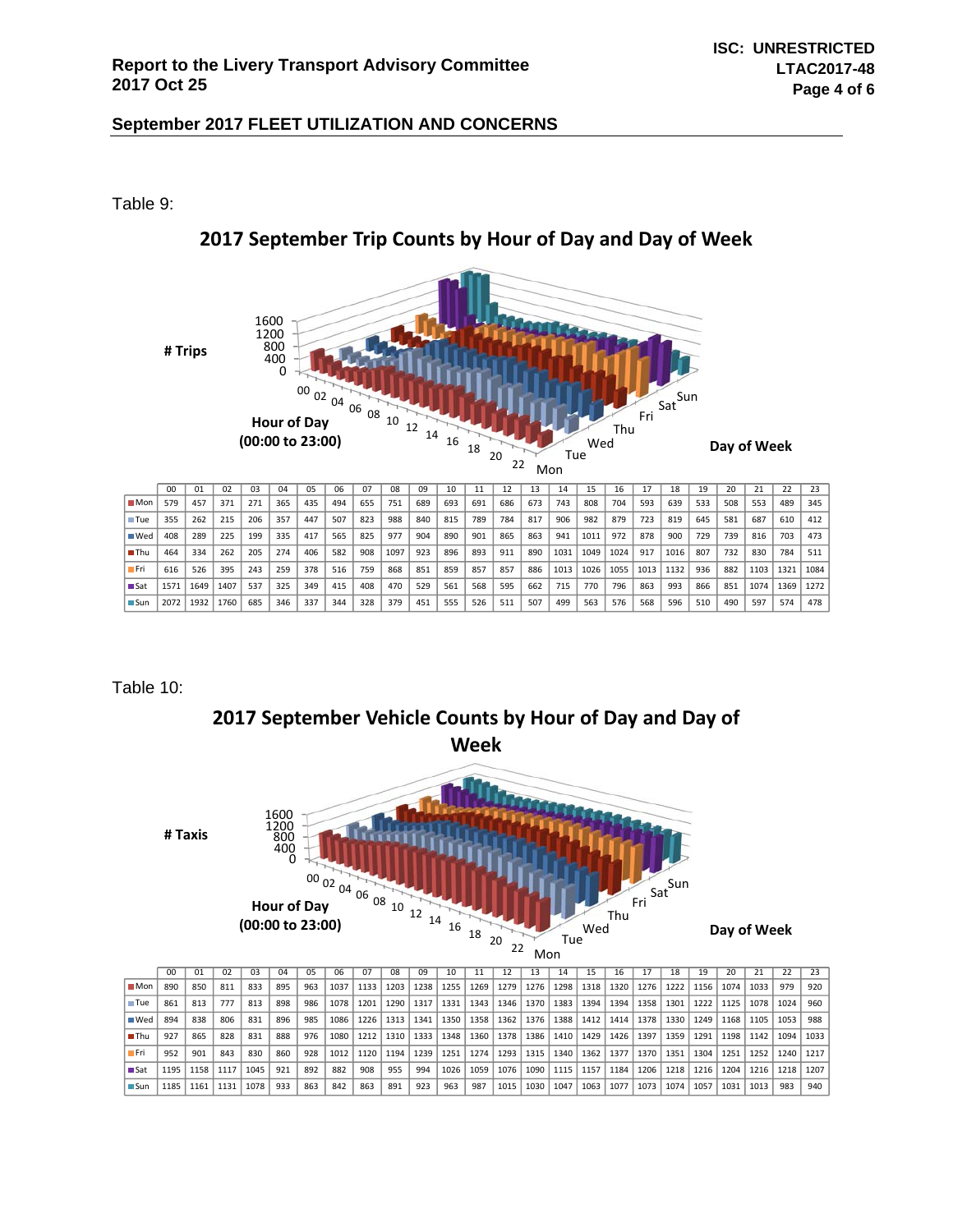Table 11:

| <b>CONCERNS</b>           | September<br>2017 | September<br>2016 |
|---------------------------|-------------------|-------------------|
| <b>Accessible Service</b> | 1                 | $\overline{2}$    |
| <b>Dispatch Service</b>   | O                 | O                 |
| <b>Driver Conduct</b>     | 15                | 15                |
| Fare Dispute              | 6                 | $\mathfrak{p}$    |
| Phone Line Busy           | O                 | 1                 |
| <b>Improper Parked</b>    | 31                | 24                |
| Passenger Conduct         | 1                 | 1                 |
| <b>Trip Refusal</b>       | $\mathfrak z$     | 1                 |
| <b>Time Call</b>          | U                 | O                 |
| Unlicensed Driver/Vehicle | O                 | O                 |
| <b>Cell Phone Usage</b>   | 5                 | 1                 |
| <b>Traffic Violation</b>  | 16                | 25                |
| <b>Vehicle Condition</b>  | 7                 | 11                |
| <b>Taxi Shortage</b>      | O                 | O                 |
| General                   | 13                | 1                 |
| TOTAL                     | 97                | 84                |

### Table 12: